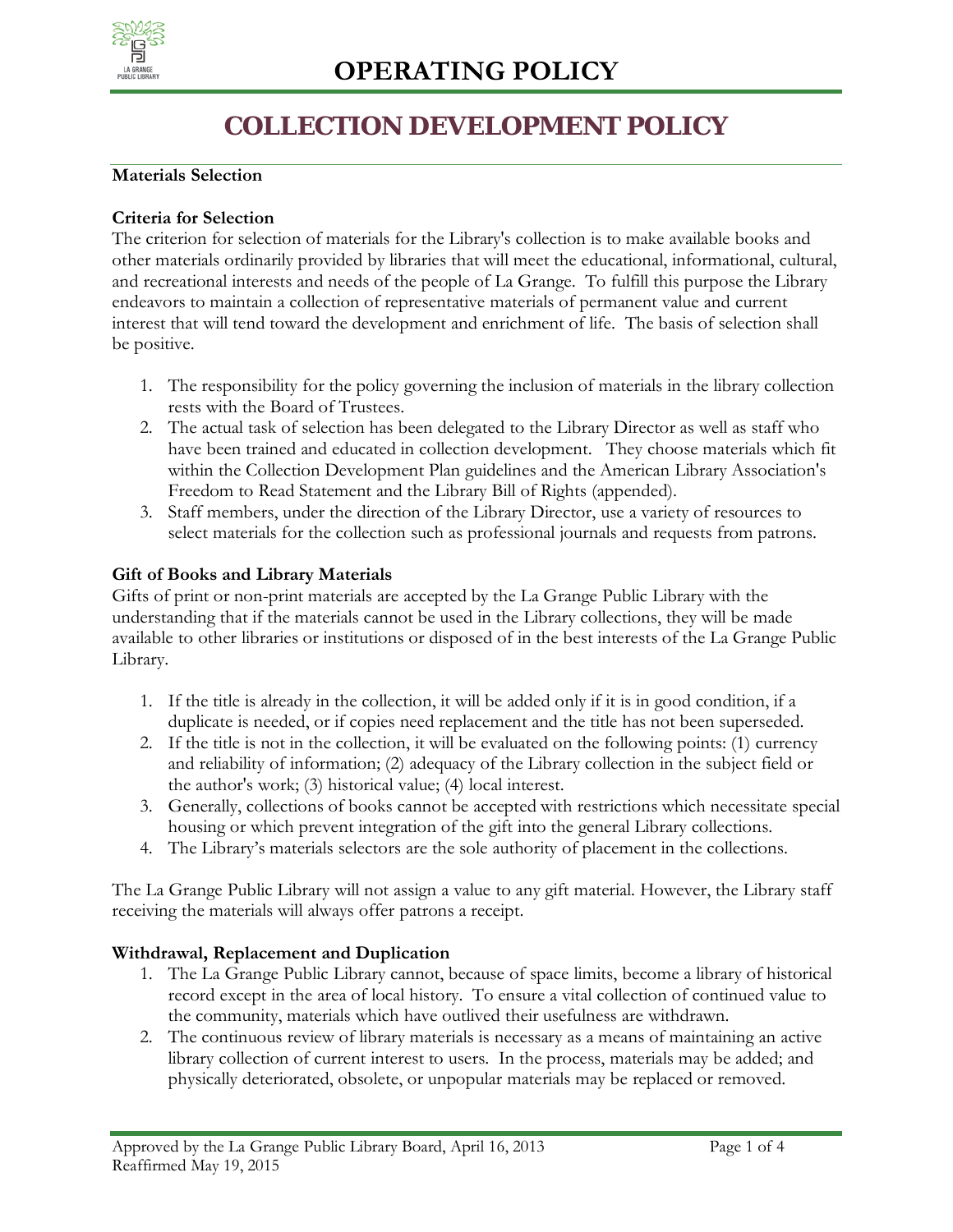

# **OPERATING POLICY**

Continued evaluation is closely related to the goals and responsibilities of the Library and is a valuable tool of collection development.

- 3. Among the many factors weighed in the replacement or duplication of materials are:
	- price
	- patron demand
	- number of reserves
	- long-term value
	- subject popularity
- 4. The final deciding factors in duplication or replacement are professional staff judgment and budgetary limitations. This procedure is not to be used as a convenient means to remove materials presumed to be controversial or disapproved of by members of the community.

### **Contested Library Materials**

While the selection of materials appropriate to the needs of the community is one of the basic duties of the professional library staff and of the Library Director, it is recognized that a member of the community may find an item personally objectionable. Members of the community are encouraged to bring their concerns regarding any specific title or item in the Library's collection to the attention of the Library Staff in either an informal discussion or through a formal complaint process.

Community members wishing to use the formal complaint process will be referred to the form appended to this policy, entitled "Request for Reconsideration of Library Material."

Following the receipt of a formal complaint, the Library Director will appoint an ad hoc committee of staff members to review the material in question.

- 1. The Library Director will include in the monthly report to the Board of Trustees information on any formal complaints and a recommendation for resolution.
- 2. Following a decision by the Board of Trustees, the Library Director shall promptly notify the community member who filed the formal complaint of that decision.

### **Freedom to Read Statement**

- 1. It is contrary to the public interest for the Board of Trustees or Library Director to determine the acceptability of a book solely on the basis of the personal history or political affiliations of the author.
- 2. The present laws dealing with obscenity should be vigorously enforced. Beyond that there is no place in our society for extra-legal efforts to coerce the taste of others, to confine adults to the reading matter deemed suitable for adolescents, or to inhibit the efforts of writers to achieve artistic expression. It is not in the public interest to force a reader to accept with any book the prejudgment of a label characterizing the book or author as subversive or dangerous.
- 3. It is the responsibility of the Board of Trustees and the Library Director, as guardians of the people's freedom to read, to contest encroachments upon that freedom by individuals or groups seeking to impose their own standards or tastes upon the community at large.
- 4. It is the responsibility of the Board of Trustees and the Library Director to give full meaning to the freedom to read by providing books that enrich the quality of thought and expression.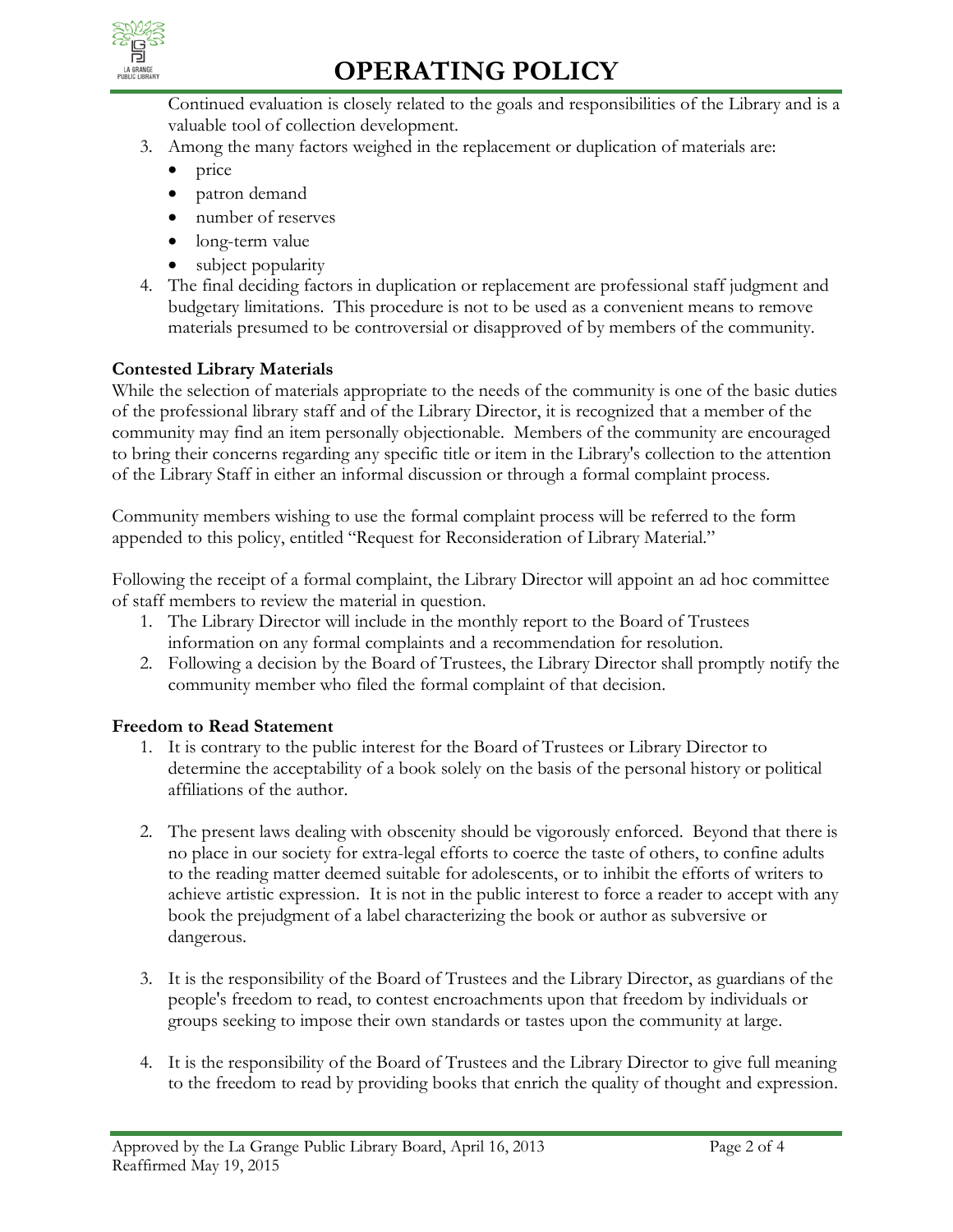

# **OPERATING POLICY**

By the exercise of affirmative responsibility they can demonstrate that the answer to a bad idea is a good one.

### **Library Bill of Rights**

- 1. The American Library Association affirms that all libraries are forums for information and ideas and that the following basic policies should guide their services.
- 2. Books and other library resources should be provided for the interest, information, and enlightenment of all people of the community the library serves. Materials should not be excluded because of the origin, background, or views of those contributing to their creation.
- 3. Libraries should provide materials and information presenting all points of view on current and historical issues. Materials should not be proscribed or removed because of partisan or doctrinal disapproval.
- 4. Libraries should challenge censorship in the fulfillment of their responsibility to provide information and enlightenment.
- 5. Libraries should cooperate with all persons and groups concerned with resisting abridgement of free expression and free access to ideas.
- 6. A person's right to use a library should not be denied or abridged because of origin, age, background, or views.
- 7. Libraries, which make exhibit spaces and meeting rooms available to the public they serve, should make such facilities available on an equitable basis, regardless of the beliefs or affiliations of individuals or groups requesting their use.

### **Non-Removal of Challenged Library Materials: an interpretation of the Library Bill of Rights**

WHEREAS, the Library Bill of Rights states that no library materials should be proscribed or removed because of partisan or doctrinal disapproval, and

WHEREAS, Constitutionally-protected expression is often separated from unprotected expression only by a dim and uncertain line, and

WHEREAS, any attempt, be it legal or extra-legal, to regulate or suppress material must be closely scrutinized to the end that protected expression is not abridged in the process, and

WHEREAS, The Constitution of the United States requires a procedure designed to focus searchingly on the question before speech can be suppressed, and

WHEREAS, the dissemination of a particular work, which is alleged to be unprotected should be completely undisturbed until an independent determination has been made by a judicial officer, including an adversarial hearing,

THEREFORE, BE IT RESOLVED, That the Board of Library Trustees of the Village of La Grange declares as a matter of firm principle that no challenged library material should be removed